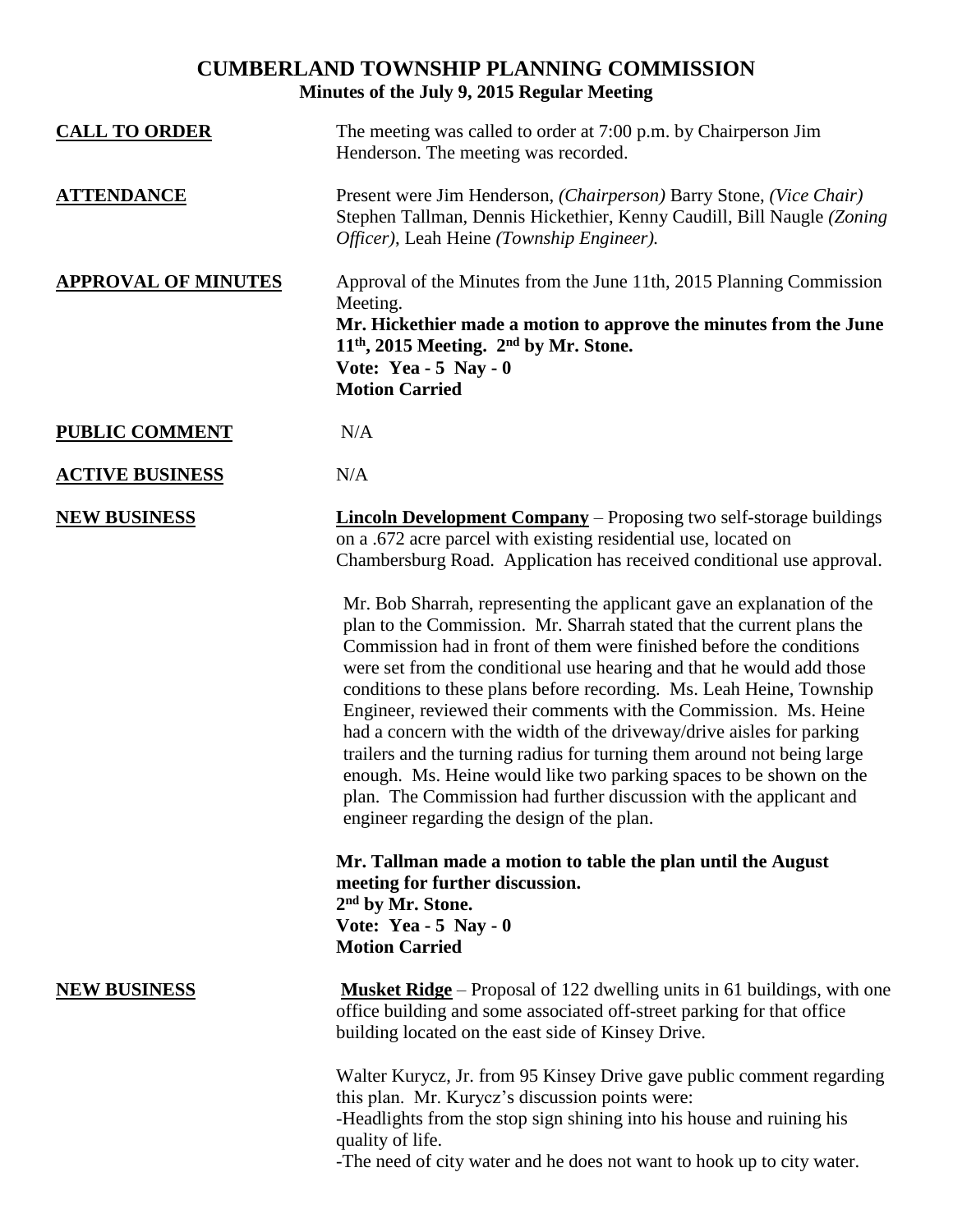-The extra traffic that will be trying to turn left onto 30 which is very dangerous and have had numerous accidents there due to the bad site distance.

-Horrible traffic issues with extra people and bad intersection at Kinsey and Route 30.

-Wetland issues and the water that will be running down the hill onto the development land.

-School district feels Kinsey is not safe and will not run a school bus down the street, the kids have to catch school bus on Knoxlyn.

-Bog turtles are in this area and will need to be checked out.

Lizanne Stephan, 110 Kinsey Drive gave public comment regarding Musket Ridge. Ms. Stephan is concerned with the same items as Mr. Kurycz. Ms. Stephan mentioned traffic concerns, kids on their bikes not paying attention to traffic, and the wetlands

Donna Grove, 75 Kinsey Drive gave public comment stating the same concerns as Walter Kurycz and Lizanne Stephan. Ms. Grove does not want city water. Ms. Grove thinks they need a right of way to Old Mill Road.

Mr. Bob Sharrah, representing the applicant responded to the water issue and feels pretty strongly that no one is going to force city water on the current residents located on Kinsey Drive. Mr. Sharrah stated he would see if he could get a letter from The York Water Company to state that they would not force the current residents to hook up to their water system. Mr. Sharrah added that a traffic study was completed and this is currently being reviewed by the Township's traffic engineer. Mr. Sharrah explained to the Commission that the development is going to be classified as an active adult community, which has a legal definition of being a '55 years of age and older community'.

Ms. Leah Heine, Township Engineer, stated that she didn't feel that she needed to go through every comment at this time because a lot of the comments could be resolved by next month's meeting. Ms. Heine stated that they are proposing this be a 40% cluster overlay development, which is something that is allowed in the residential zone but, to do that it needs to be shown that 40% of the developable land is going to remain in open space. Ms. Heine asked for the Planning Commission's thoughts and opinions on this issue. Mr. Henderson explained that the County comments addressed this but they were received very late in the day and have not really had time to be reviewed. Mr. Sharrah added that there was a wetland expert brought out to the property to examine the wetland situation he clearly delineated wetlands down by the streams and he looked in two areas that normally flood all the time. Mr. Sharrah stated that he said it did not meet the criteria as being classified as a wetland area. This study was submitted to Rusty Ryan at the Conservation District. Ms. Heine asked that this plan be submitted as a preliminary plan and the final plans be submitted to show the phasing.